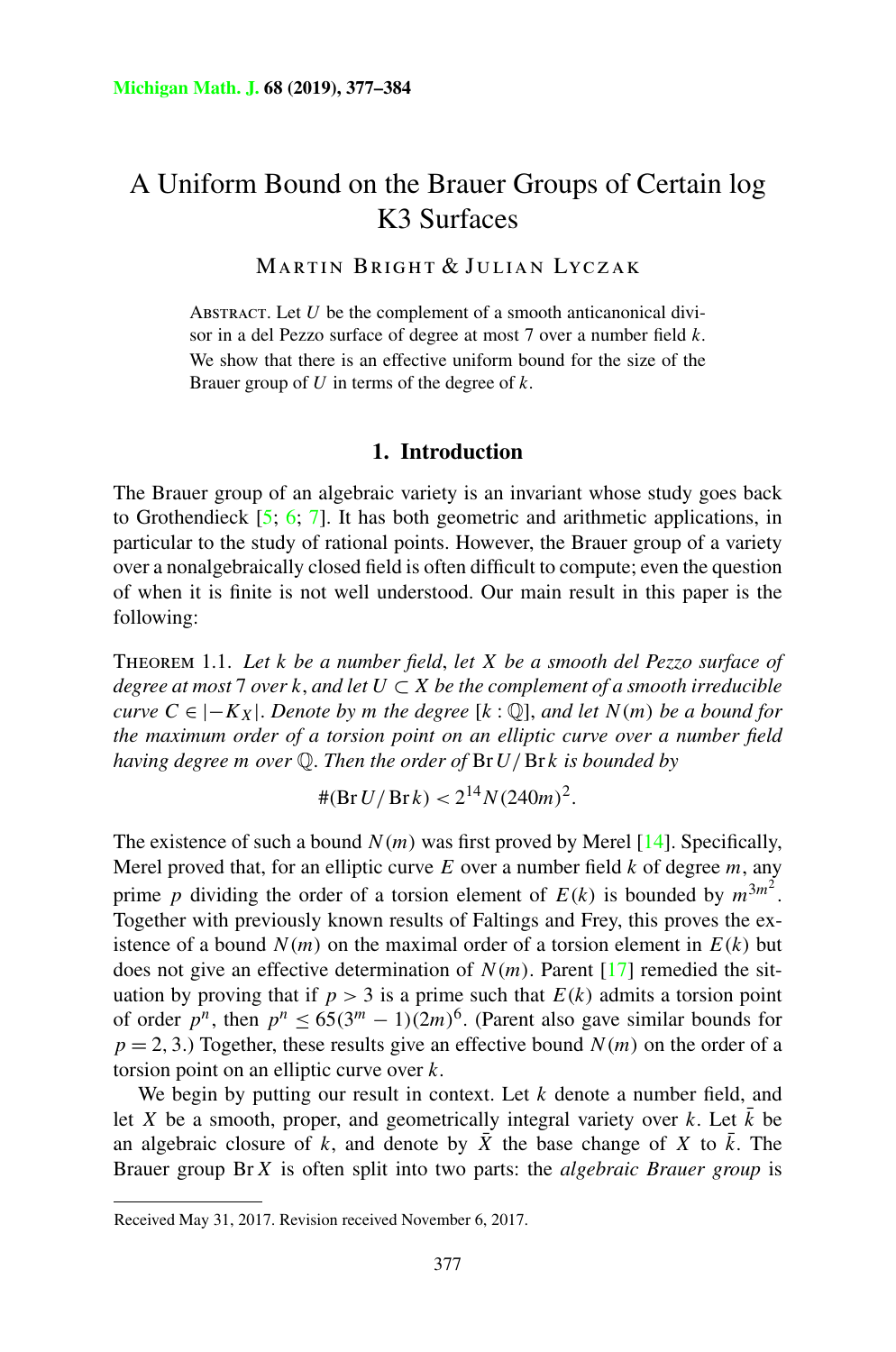$Br_1 X = \text{ker}(Br X \rightarrow Br \overline{X})$ , and the *transcendental Brauer group* is the quotient Br $X/Br_1 X$ . Of these, the algebraic Brauer group is easier to understand, in part owing to an isomorphism  $Br_1 X/Brk \cong H^1(k, Pic \bar{X})$  coming from the Hochschild–Serre spectral sequence. The first interesting case is where *X* is a geometrically rational surface; here we have Br  $\bar{X} = 0$ , and so the Brauer group can be calculated once the Galois action on the finitely generated group Pic  $\bar{X}$ is known. In the case of del Pezzo surfaces, all possibilities for the finite group Br  $X/Br k$  have been tabulated; see [[3,](#page-6-0) Thm. 1.4.1].

A more complicated case is that of K3 surfaces. Here Br  $\overline{X}$  is infinite, but it was proved by Skorobogatov and Zarhin  $[18]$  $[18]$  that the quotient Br  $X/Br_1 X$  is finite. The question then arises of trying to bound this finite group; there has been quite a body of work on this in recent years. Ieronymou, Skorobogatov, and Zarhin  $[10]$  $[10]$  proved that when *X* is a diagonal quartic surface over the field  $\mathbb Q$  of rational numbers, the order of Br  $X/BrQ$  divides  $2^{25} \times 3^2 \times 5^2$ . When *X* is the Kummer surface associated with  $E \times E$ , with  $E/\mathbb{Q}$  an elliptic curve with complex multiplication, Newton  $[15]$  $[15]$  described the odd-order part of Br  $X/Br\mathbb{O}$ . When X is the Kummer surface associated with a curve of genus 2 over a number field *k*, Cantoral-Farfán, Tang, Tanimoto, and Visse [[1\]](#page-6-0) described an algorithm for computing a bound for Br*X/*Br *k*. More generally, Várilly-Alvarado [\[20](#page-7-0), Conjectures 4.5, 4.6] has conjectured that there should be a uniform bound on Br*X/*Br *k* for any K3 surface *X*, depending only on the geometric Picard lattice of the surface. Recent progress toward this conjecture has been made by Várilly-Alvarado and Viray [[21,](#page-7-0) Thm. 1.8] for certain Kummer surfaces associated to non-CM elliptic curves and by Orr and Skorobogatov [[16,](#page-7-0) Cor. C.1] for K3 surfaces of CM type.

So far we have been discussing proper varieties. However, nonproper varieties are also of arithmetic interest. A particular case is that of log K3 surfaces; the arithmetic of integral points on log K3 surfaces shows several features analogous to those of rational points on proper K3 surfaces. See  $[8]$  $[8]$  for an introduction to the arithmetic of log K3 surfaces. One example of a log K3 surface is the complement of an anticanonical divisor in a del Pezzo surface, and it is that case with which we concern ourselves in this note.

Some calculations of the Brauer groups of such varieties have already appeared in the literature. Colliot-Thélène and Wittenberg [\[2](#page-6-0)] computed explicitly the Brauer group of the complement of a plane section in certain cubic surfaces. Jahnel and Schindler [\[11](#page-7-0)] carried out extensive calculations in the case of a del Pezzo surface of degree 4. In this note, we compute the possible algebraic Brauer groups of these surfaces and use the uniform boundedness of torsion of elliptic curves to bound the possible transcendental Brauer groups, resulting in Theorem [1.1](#page-0-0).

Remark. We might naturally ask about the cases of degree 8 or 9. The proof of Theorem [1.1](#page-0-0) depends on the fact that del Pezzo surfaces of degree  $d \leq 7$  contain exceptional curves. Our proof also shows that the result holds for del Pezzo surfaces of degree 8 that are geometrically isomorphic to  $\mathbb{P}^2_{\bar{k}}$  blown up in a point. On the other hand, for the remaining del Pezzo surfaces of degree 8 and 9, that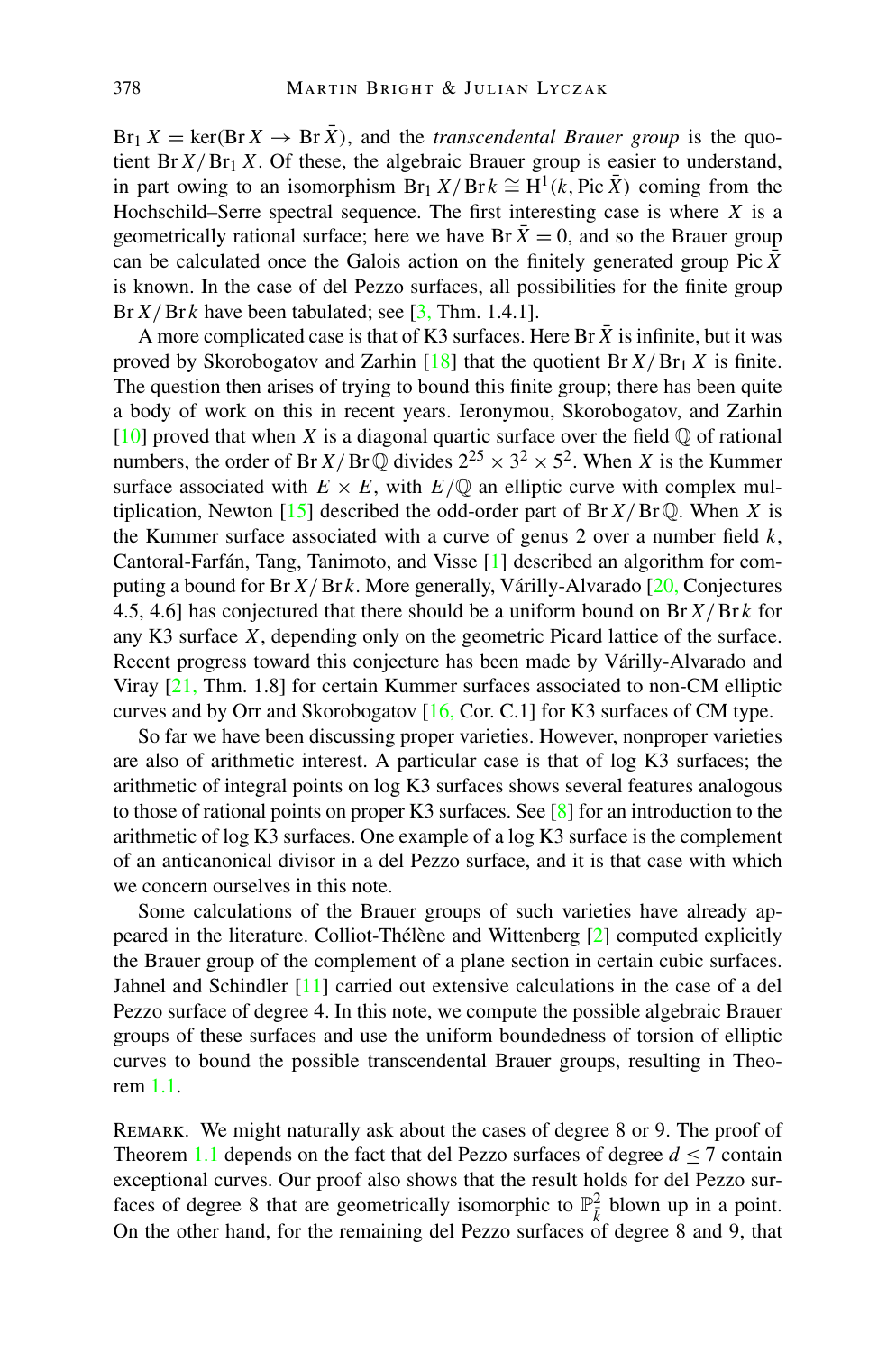is, geometrically isomorphic to  $\mathbb{P}_{\bar{k}}^1 \times \mathbb{P}_{\bar{k}}^1$  and  $\mathbb{P}_{\bar{k}}^2$ , respectively, the result does not hold: the torsion in Pic  $\bar{U}$  in those cases shows that  $Br_1 U/Br k$  is infinite. Even if we ask only about the transcendental part of  $Br U$ , our proof does not show the finiteness; see [\[2](#page-6-0), Prop. 5.3] for a description of the case  $d = 9$ , that is, the complement of a smooth cubic plane curve.

## **2. Proof of the Theorem**

In this section, let *X* be a del Pezzo surface of degree *d* over a number field *k*, and let  $C ∈ |−K_X|$  be an anticanonical curve on *X*; we assume *C* to be smooth and irreducible. The adjunction formula shows that *C* has genus 1. We consider the quasi-projective variety  $U = X \setminus C$ . Let  $\overline{k}$  be an algebraic closure of k, and let  $\overline{X}$ and  $\overline{U}$  denote the base changes to  $\overline{k}$  of *X* and *U*, respectively. By a *line* on *X* or on  $\overline{X}$  we mean an irreducible curve *L* satisfying  $L \cdot L = L \cdot K_X = -1$ .

Recall that the *algebraic Brauer group* of *U* is defined as  $Br_1 U = \text{ker}(Br U \rightarrow$ Br*U*). The quotient Br*U*/Br<sub>1</sub>*U*, isomorphic to the image of Br*U*  $\rightarrow$  Br*U*, will be called the *transcendental Brauer group* of *U*. We will find independent bounds for the algebraic and transcendental Brauer groups of such log K3 surfaces.

#### *2.1. The Algebraic Brauer Group*

Suppose that *X* has degree  $d \le 7$ . Then  $\overline{X}$  is isomorphic to the blow-up of  $\mathbb{P}^2$  in  $9 - d$  points, and so the Picard group of  $\bar{X}$ , together with its intersection pairing, depends only on *d*. The Galois group Gal( $\bar{k}/k$ ) acts on Pic  $\bar{X}$  preserving intersection numbers, and so the action factors through the isometry group of the lattice, which is known to be the Weyl group of a particular root system. See  $[13, Sec [13, Sec$ tions 25–26] for details.

We have Br  $\bar{X} = 0$ , since  $\bar{X}$  is a rational surface (see [\[13](#page-7-0), Thm. 42.8]). Therefore Br*X* can be computed using the Hochschild–Serre spectral sequence

$$
H^p(k, H^q(\bar{X}, \mathbf{G}_m)) \Rightarrow H^{p+q}(X, \mathbf{G}_m).
$$

Using  $H^0(\bar{X}, \mathbf{G}_m) = \bar{k}^\times$ , the exact sequence of low-degree terms includes

$$
Br k \to Br_1 X \to H^1(k, Pic \bar{X}) \to H^3(k, G_m).
$$

Because *k* is a number field, we have  $H^3(k, \mathbf{G}_m) = 0$ , and therefore an isomorphism

$$
Br_1 X/Br k \cong H^1(k, Pic \bar{X}).
$$

(On the left, we abuse notation slightly: the map  $Br k \to Br_1 X$  need not be injective, but we still write its cokernel as  $Br_1 X/Brk$ ).

If  $K/k$  is the minimal field extension over which all of Pic  $\overline{X}$  is defined, then  $H^1(K, \text{Pic }\bar{X})$  is trivial (since Pic  $\bar{X}$  is torsion-free), and the inflation-restriction sequence gives an isomorphism  $H^1(K/k, Pic X_K) \cong H^1(k, Pic \overline{X})$ . The Galois group Gal $(K/k)$  acts faithfully on Pic  $X_K$  and so can be identified with a subgroup of the isometry group of the lattice Pic  $X_K$ . Thus the finitely many possibilities for  $H^1(k, \text{Pic }\bar{X})$  may be computed by running through all subgroups *G* of the appropriate Weyl group and calculating the resulting  $H^1(G, Pic X)$ . For  $d \geq 5$ ,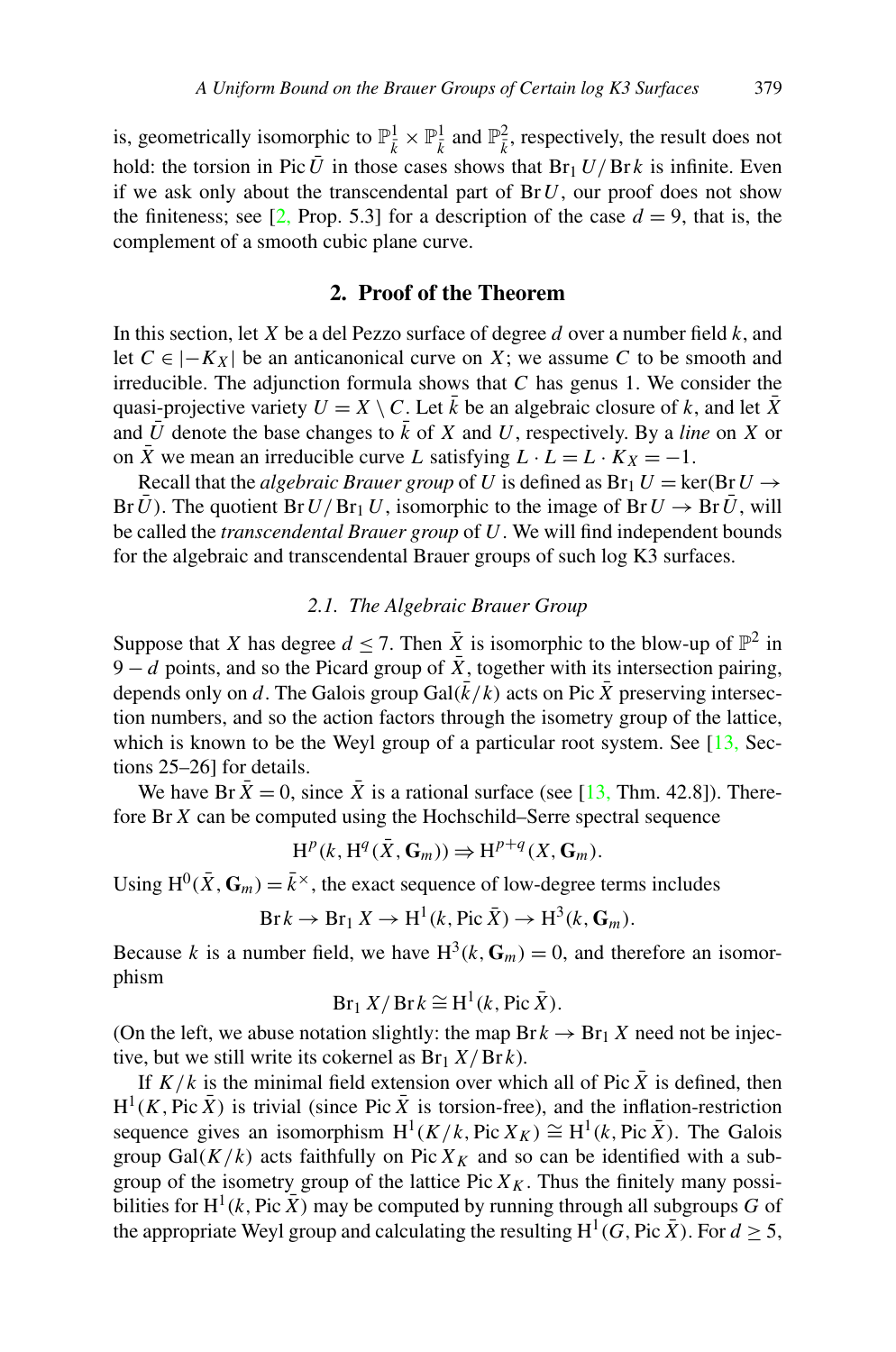| Degree           | $Br_1 X/Brk$                                               | Possibilities for $Br_1 U/Brk$                                               |
|------------------|------------------------------------------------------------|------------------------------------------------------------------------------|
| $d = 7$          | 1                                                          | $\mathbf{1}$                                                                 |
| $d = 6$          | $\mathbf{1}$                                               | $\sqrt{2}$<br>$\mathfrak z$<br>$\mathbf{1}$<br>6                             |
| $d = 5$          | $\mathbf{1}$                                               | 5<br>$\mathbf{1}$                                                            |
| $d = 4$          | $\,1$                                                      | $2^3$<br>$2^2$<br>2 <sup>4</sup><br>$\,1$<br>$4 \quad 2.4$<br>$\overline{c}$ |
|                  |                                                            | $\overline{2}$<br>$2^{2}$<br>$2^3$ $2^4$<br>$2 \cdot 4$                      |
|                  | $\frac{2}{2^2}$                                            | $2^3$<br>$2^4$ $2^2 \cdot 4$                                                 |
| $d = 3$          |                                                            | $3^{2}$<br>$\,1\,$                                                           |
|                  |                                                            | $\overline{2}$<br>6                                                          |
|                  |                                                            | $2^2$<br>$2 \cdot 6$                                                         |
|                  |                                                            | 3 <sup>2</sup><br>$\overline{3}$                                             |
|                  | $\frac{1}{2}$<br>$\frac{2}{3}$<br>$\frac{3}{2}$            | 3 <sup>3</sup>                                                               |
| $\mathbf{d} = 2$ | $\,1\,$                                                    | $\mathbf{1}$<br>$\overline{2}$                                               |
|                  |                                                            | $2 \cdot 4$<br>$2^2$<br>$\sqrt{2}$<br>$\overline{4}$                         |
|                  | $22^2$<br>$2^3$<br>$2^4$<br>$2^5$<br>$2^6$<br>$3$<br>$3^2$ | $2^3$ $2 \cdot 4$ $2^2 \cdot 4$<br>2 <sup>2</sup><br>4 <sup>2</sup>          |
|                  |                                                            | $2^4$ $2^2 \cdot 4$<br>$2^3$                                                 |
|                  |                                                            | 2 <sup>4</sup><br>$2^5$ $2^3 \cdot 4$                                        |
|                  |                                                            |                                                                              |
|                  |                                                            | $\frac{2^6}{2^7}$                                                            |
|                  |                                                            | $\mathfrak 3$<br>6                                                           |
|                  |                                                            | 3 <sup>2</sup><br>$3 \cdot 6$                                                |
|                  | $2 \cdot 4$                                                | $2 \cdot 4$ $2^2 \cdot 4$ $4^2$                                              |
|                  | $2^2 \cdot 4$                                              | $2^2 \cdot 4$ $2^3 \cdot 4$                                                  |
|                  | $\overline{4}$                                             | $2.4 - 4$                                                                    |
|                  | 4 <sup>2</sup>                                             | $2 \cdot 4^2$                                                                |
|                  |                                                            |                                                                              |

<span id="page-3-0"></span>**Table 1** Possible group structures of Br<sub>1</sub>  $U/Brk$ . For example,  $2^2 \cdot 4$ means  $(\mathbb{Z}/2\mathbb{Z})^2 \times \mathbb{Z}/4\mathbb{Z}$ 

the cohomology group is always trivial; see  $[13, Thm. 29.3]$  $[13, Thm. 29.3]$  $[13, Thm. 29.3]$ . The calculation for  $d = 3, 4$  has been carried out by Swinnerton-Dyer [[19\]](#page-7-0) and for  $d = 1, 2$  by Corn [[3,](#page-6-0) Thm. 1.4.1].

For the open subvariety  $U \subset X$ , exactly the same approach yields a calculation of the group  $Br_1 U/Br k$ , as described by the following proposition.

PROPOSITION 2.1. *Let*  $U \subset X$  *be as in Theorem* [1.1](#page-0-0). *Then*  $Br_1 U/Br k$  *depends only on* Pic  $\bar{X}$  *as a Galois module, and its order is at most* 256. *For*  $d = 1$ *, the natural map*  $\text{Br}_1 X \to \text{Br}_1 U$  *is an isomorphism. For*  $2 \le d \le 7$ *, the possible combinations of* Br*X/*Br *k and* Br1 *U/*Br *k are as shown in Table* 1.

Note that our computations agree with those of Jahnel and Schindler [\[11](#page-7-0), Rem. 4.7i)] on del Pezzo surfaces of degree 4.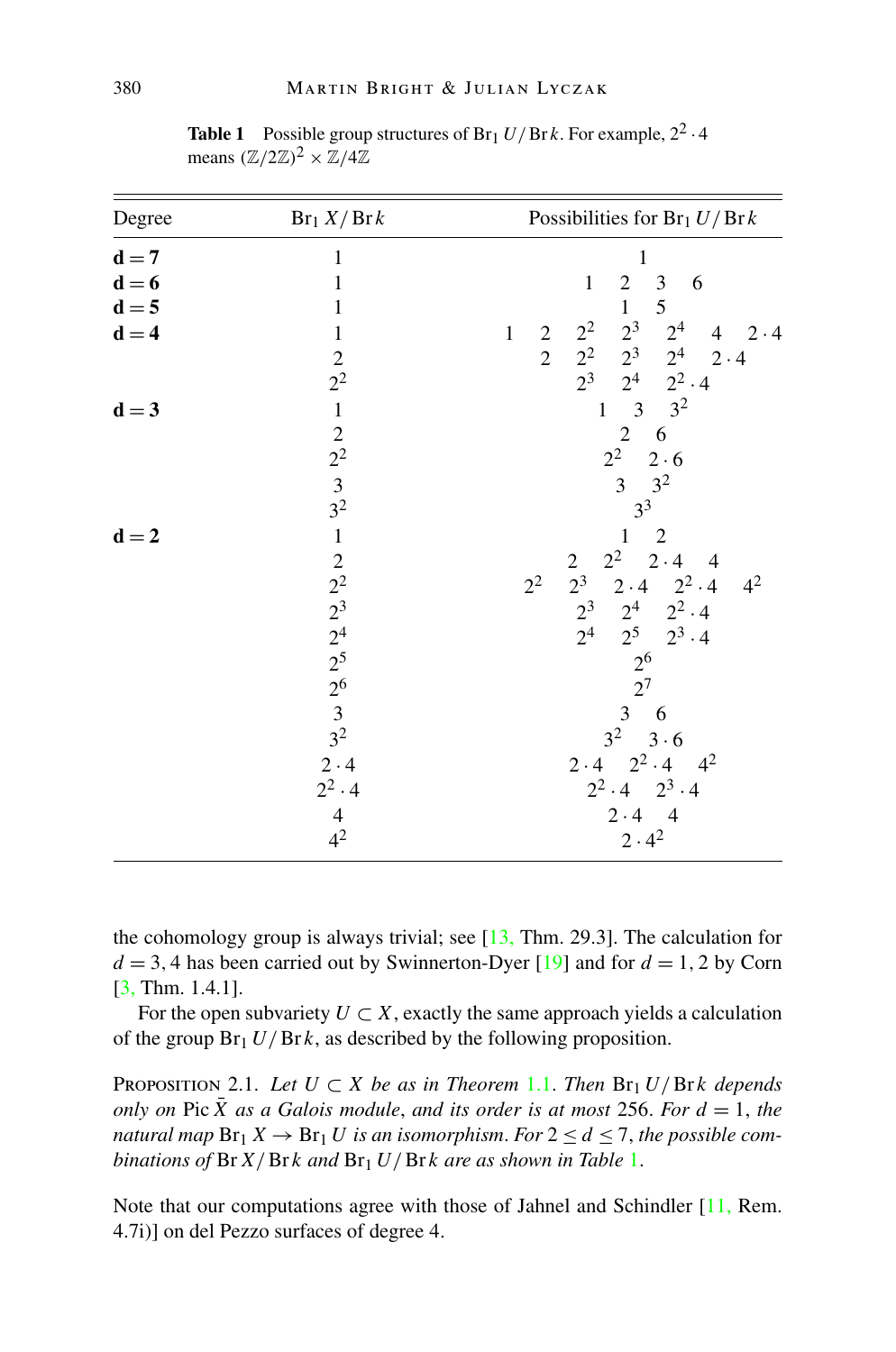<span id="page-4-0"></span>*Proof.* As C is irreducible, a section of  $\mathbf{G}_m$  on  $\overline{U}$  corresponds to a rational function on  $\overline{X}$  whose divisor is a multiple of *C*. The intersection of this principal divisor with *C* must be zero, and we see that  $H^0(\bar{U}, \mathbf{G}_m) = \bar{k}^\times$ . As before, the Hochschild–Serre spectral sequence gives an isomorphism  $Br_1 U/Br k \rightarrow$  $H^1(k, Pic\bar{U})$ . By [\[9](#page-7-0), Prop. II.6.5] we have an exact sequence of Galois modules

$$
0 \to \mathbb{Z} \to \text{Pic } \bar{X} \to \text{Pic } \bar{U} \to 0,
$$

where the first maps sends 1 to the anticanonical class in Pic  $\overline{X}$ . Enumerating all possible Galois actions on Pic  $\bar{X}$  allows us to calculate the possible cohomology groups. For MAGMA code to accomplish this calculation, see  $[12]$  $[12]$ . In the case  $d = 1$ , the following lemma and the list in Corn  $[3, Thm. 1.4.1]$  $[3, Thm. 1.4.1]$  spares us from what would be a lengthy calculation.

LEMMA 2.2. *The natural map*  $H^1(k, Pic \bar{X}) \to H^1(k, Pic \bar{U})$  *is injective, and the cokernel has exponent dividing*  $\delta$ , *where*  $\delta$  *is the minimal nonzero value of*  $|D \cdot K_X|$ *for a divisor D on X*.

*Proof.* Let *D* be a divisor with  $D \cdot K_X = \delta$ . As before, we have the exact sequence of Galois modules

$$
0 \to \mathbb{Z} \xrightarrow{i} \text{Pic } \bar{X} \to \text{Pic } \bar{U} \to 0.
$$

The map  $E \mapsto E \cdot D$  gives a map *s*: Pic  $\bar{X} \to \mathbb{Z}$  such that *s*  $\circ i$  is multiplication by *δ*. Consider the following part of the long exact sequence associated with this short exact sequence:

$$
0 \to H^1(k, \text{Pic } \bar{X}) \to H^1(k, \text{Pic } \bar{U}) \to H^2(k, \mathbb{Z}) \xrightarrow[s]{i} H^2(k, \text{Pic } \bar{X}).
$$

We see that the cokernel of  $H^1(k, Pic \bar{X}) \rightarrow H^1(k, Pic \bar{U})$  is isomorphic to the kernel of *i*, which is contained in the kernel of  $s \circ i$ ; but this map is multiplication by  $\delta$ . by  $\delta$ .

Corollary 2.3. *If X is a del Pezzo surface of degree* 1 *or X contains a line defined over k*, *then the map*  $Br_1 X/Brk \rightarrow Br_1 U/Brk$  *is an isomorphism.* 

Remark. It follows from the calculations that, of the 19 possible Galois module structures on Pic  $\bar{X}$  in the case  $d = 5$ , only one yields a nontrivial algebraic Brauer group. Using the results in  $[4]$  $[4]$ , we can construct such log K3 surfaces and even write down a cyclic Azumaya algebra generating this group.

### *2.2. The Transcendental Brauer Group*

First, we will prove Theorem [1.1,](#page-0-0) following techniques used by Colliot-Thélène and Wittenberg  $[2]$  $[2]$ , in the situation where at least one of the lines on *X* is defined over *k*. Note that in this case, by Corollary 2.3 the image of Br*X* in Br*U* coincides with the algebraic Brauer group  $Br<sub>1</sub>U$ .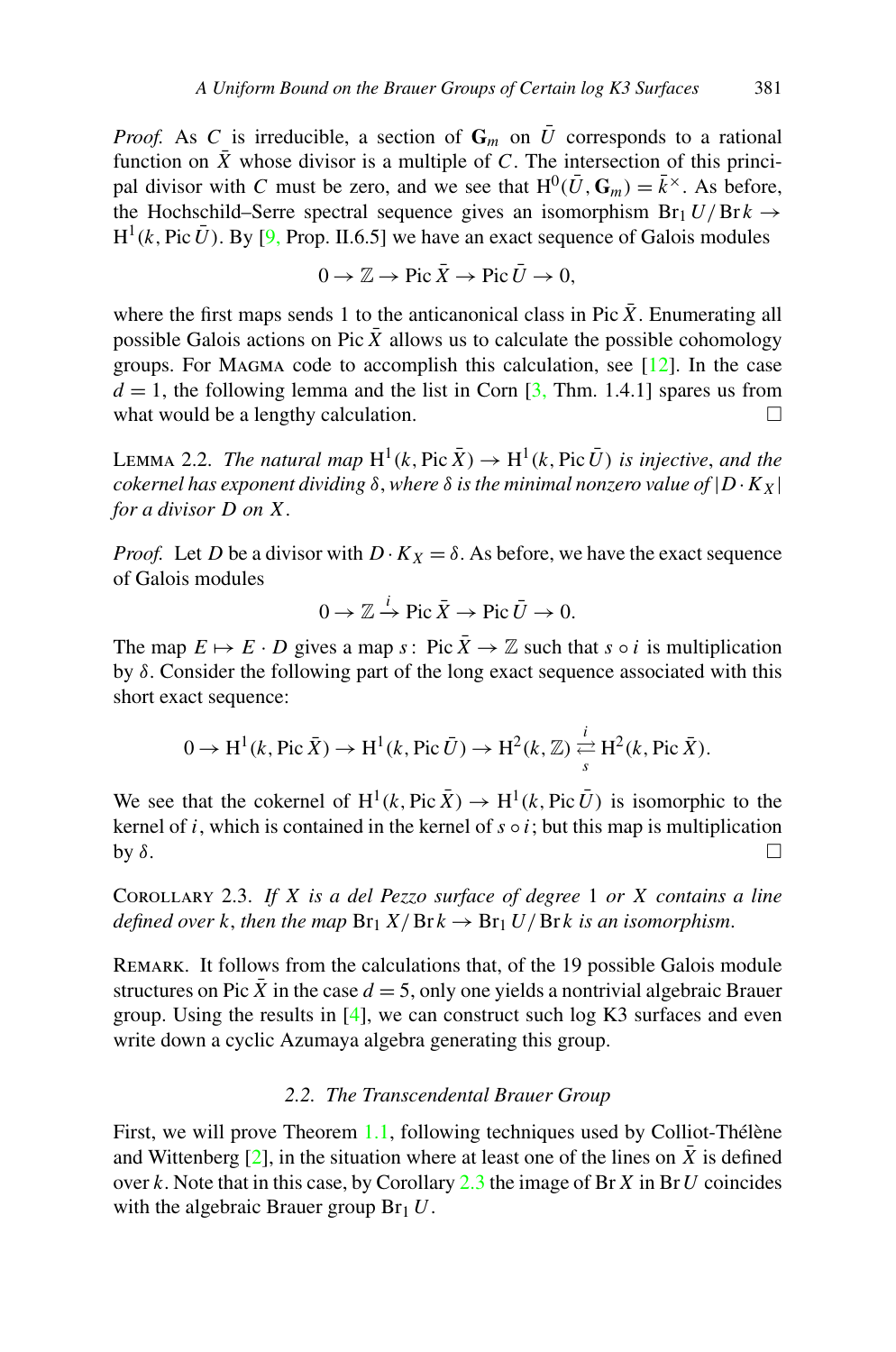Lemma 2.4. *Suppose that a line L* ⊆ *X is defined over k*. *Let m denote the degree*  $[k: \mathbb{Q}]$ . Then the restriction map  $\text{Br } X \to \text{Br } U$  is injective, and the order of its *cokernel is bounded by*  $N(m)^2$ .

*Proof.* Since *C* is smooth, we have the exact sequence

$$
0 \to \operatorname{Br} X \to \operatorname{Br} U \xrightarrow{\delta_C} \operatorname{H}^1(C, \mathbb{Q}/\mathbb{Z})
$$

arising from Grothendieck's purity theorem [[7,](#page-7-0) Cor. 6.2]. So it suffices to bound the image of the residue map  $\delta_C$ .

We have  $C \cdot L = 1$ , and so  $C$  and  $L$  intersect transversely at a unique  $k$ -point *P* on *X*. This gives the following commutative diagram:

$$
\begin{array}{cccc}\n\text{Br } X & \longrightarrow & \text{Br } U & \xrightarrow{\delta_C} & \text{H}^1(C, \mathbb{Q}/\mathbb{Z}) \\
\downarrow & & \downarrow & & \downarrow^{\alpha} \\
\text{Br } L & \longrightarrow & \text{Br}(L \setminus P) & \xrightarrow{\delta_P} & \text{H}^1(P, \mathbb{Q}/\mathbb{Z})\n\end{array}
$$

We have  $L \cong \mathbb{P}^1$  and  $L \setminus P \cong \mathbb{A}^1$ , both of which have a Brauer group isomorphic to Br *k*; exactness of the bottom row shows that  $\delta_p$  is the zero map. This implies that the image of  $\delta_C$  is contained in the kernel of  $\alpha$ . The first cohomology group  $H^1(C, \mathbb{Q}/\mathbb{Z})$  classifies cyclic Galois covers of *C*, and ker $(\alpha)$  corresponds to those cyclic Galois covers  $D \to C$  for which the fiber above *P* is a trivial torsor for the structure group  $\mathbb{Z}/n\mathbb{Z}$ . So we consider such covers whose kernels are disjoint unions of *k*-points.

We first bound the degree of such a cover. Let  $\pi$ :  $D \rightarrow C$  be a cyclic cover of degree *n*, and suppose that the fiber  $F = \pi^{-1}(P)$  is trivial, so that *F* consists of *n* distinct *k*-points. The Riemann–Hurwitz formula shows that *D* has genus 1. Pick a point *Q* in the fiber *F*. If we regard *D* and *C* as elliptic curves with base points *Q* and *P* respectively, then  $\pi$  is an isogeny of elliptic curves, and  $F(k) = \text{ker}(\pi)$ is a cyclic subgroup of order *n* in  $D(k)$ . In particular, since *D* is an elliptic curve over *k* with a point of order *n*, we have  $n \le N(m)$ .

We now fix *n* to be the maximal order of an element of  $\text{ker}(\alpha)$ . The exponent of a finite Abelian group is equal to the maximal order of its elements, so every element of  $ker(\alpha)$  has order dividing *n*.

Looking at the long exact sequence in cohomology associated with the short exact sequence of sheaves

$$
0 \to \mathbb{Z}/n\mathbb{Z} \to \mathbb{Q}/\mathbb{Z} \xrightarrow{\times n} \mathbb{Q}/\mathbb{Z} \to 0
$$

shows that the natural map  $H^1(C, \mathbb{Z}/n\mathbb{Z}) \to H^1(C, \mathbb{Q}/\mathbb{Z})$  is injective. This identifies  $H^1(C, \mathbb{Z}/n\mathbb{Z})$  with the *n*-torsion in  $H^1(C, \mathbb{Q}/\mathbb{Z})$ , which contains ker $(\alpha)$ . The Hochschild–Serre spectral sequence gives a short exact sequence

$$
0 \to H^1(k, \mathbb{Z}/n\mathbb{Z}) \xrightarrow{\beta} H^1(C, \mathbb{Z}/n\mathbb{Z}) \to H^1(\overline{C}, \mathbb{Z}/n\mathbb{Z}),
$$

in which the map  $\alpha$  induces a left inverse to  $\beta$ . Thus ker $(\alpha)$  is identified with a subgroup of  $H^1(\bar{C}, \mathbb{Z}/n\mathbb{Z})$ , which is isomorphic to the *n*-torsion in Pic  $\bar{C}$  and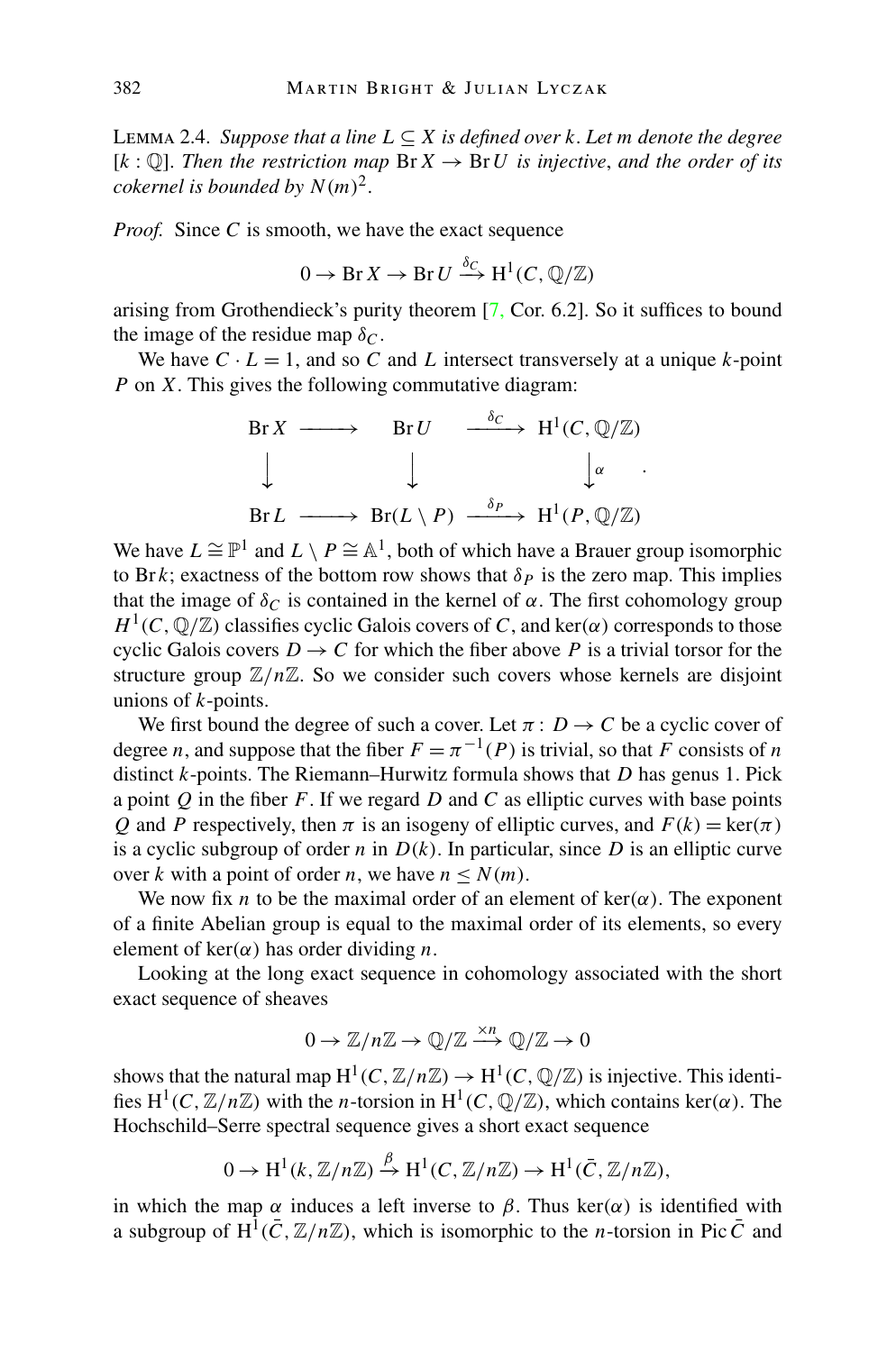<span id="page-6-0"></span>so has order  $n^2$ . Combining this with the previous bound on *n* gives the claimed bound.  $\Box$ 

COROLLARY 2.5. *Under the conditions of Lemma* [2.4](#page-4-0), *the order of*  $\text{Br } U / \text{Br } k$  *is bounded by*  $2^6 N(m)^2$ .

*Proof.* If we blow down the line on *X*, then we find a del Pezzo surface *X* of degree  $d + 1$  $d + 1$  such that Br  $X \cong$  Br  $X'$ . So we see in Table 1 that  $\#(\text{Br } X / \text{Br } k) \leq 64$ . Corollary [2.3](#page-4-0) gives an isomorphism Br  $X/Br k \cong Br_1 U/Br k$ . Combining this with Lemma  $2.4$  gives the bound for Br  $U/Brk$ .

Now we can prove the main theorem.

*Proof of Theorem* [1.1](#page-0-0)*.* Let *K* be a finite extension of *k* such that at least one line  $L$  on  $X$  is defined over  $K$ . The orbit-stabilizer theorem shows that we can always take  $[K : k]$  not greater than the number of lines on  $\overline{X}$ . Since the maximal number of lines on a del Pezzo surface is 240, we find  $[K: \mathbb{Q}]$  < 240*m*.

By Corollary 2.5 we have a bound on  $Br U_K / Br K$ . On the other hand, the kernel of the morphism  $Br U/Br k \rightarrow Br U_K/Br K$  is contained in  $Br_1 U/Br k$ and hence bounded by 256 by Proposition [2.1](#page-3-0).

Combining these two bounds, we find that

#*(*Br*U/*Br *k) <* 214*N (*240*m)*2*.* -

Remark. There are, of course, many ways in which the constants appearing in this bound could be improved, especially if we were to separate the various different degrees. For example, the groups  $Br U_K / Br K$  and  $\ker (Br_1 U / Br k \rightarrow$  $Br_1 U_K / Br K$ ) are far from independent. Our interest here has been in showing the existence of a uniform bound, rather than in making that bound as small as possible.

#### **References**

- [1] V. Cantoral-Farfán, Y. Tang, S. Tanimoto, and E. Visse, *Effective bounds for Brauer groups of Kummer surfaces over number fields,* J. Lond. Math. Soc. 97 (2018), no. 3, 353–376.
- [2] J.-L. Colliot-Thélène and O. Wittenberg, *Groupe de Brauer et points entiers de deux familles de surfaces cubiques affines,* Amer. J. Math. 134 (2012), no. 5, 1303–1327.
- [3] P. K. Corn, *Del Pezzo surfaces and the Brauer–Manin obstruction.* Ph.D. thesis, University of California, Berkeley, ProQuest LLC, Ann Arbor, MI, 2005.
- [4] J. González-Sánchez, M. Harrison, I. Polo-Blanco, and J. Schicho, *Algorithms for Del Pezzo surfaces of degree 5 (construction, parametrization),* J. Symbolic Comput. 47 (2012), no. 3, 342–353.
- [5] A. Grothendieck, *Le groupe de Brauer. I. Algèbres d'Azumaya et interprétations diverses,* Dix exposés sur la cohomologie des schémas, Adv. Stud. Pure Math., 3, pp. 46–66, North-Holland, Amsterdam, 1968.
- [6] , *Le groupe de Brauer. II. Théorie cohomologique,* Dix exposés sur la cohomologie des schémas, Adv. Stud. Pure Math., 3, pp. 67–87, North-Holland, Amsterdam, 1968.